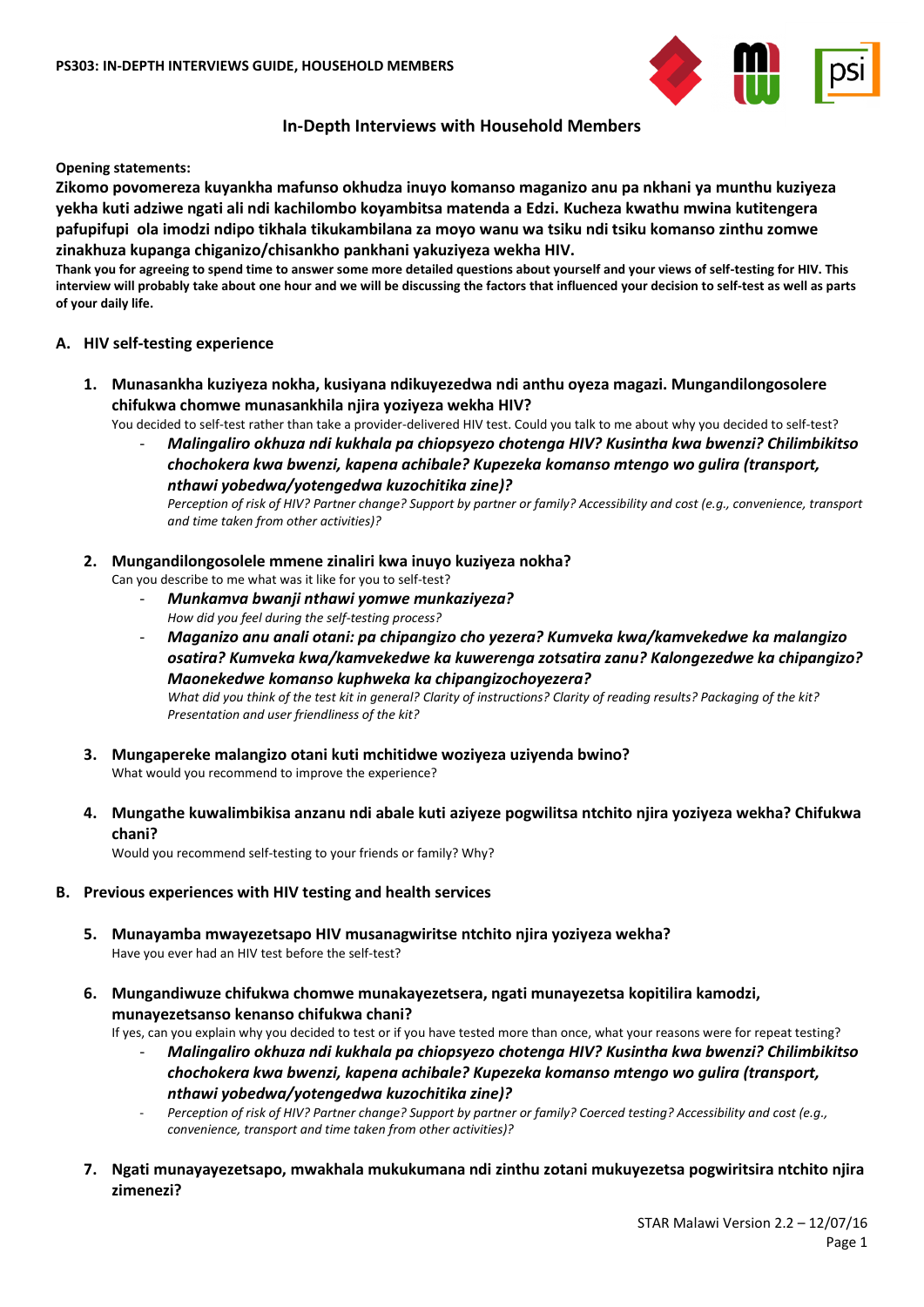

If yes, what has your experience been like with HIV testing services?

- *Kapezekedwe komanso mtengo yake? Mtundu wa malo opereka chithandizo? Mtundu/ukachenjede wa anthu opereka chithandizo? Mtundu wa chithandizo (e.g. kupereka kwa munthu modzi, kapena kwa anthu amene ali paubwenzi pamodzi, njira yoyezetsera)? Ubwino wa chithandizo? Kukhulupilirana komanso kusunga chinsinsi (ubale pakati pa anthu opereka chithandizo komanso komanso olandira chithandizo komanso kulumikizana/kusiyana kwa mphamvu).* 

*Accessibility and cost? Type of facility? Type of staff? Type of services (e.g., individual or couples testing, type of test)? Quality of services? Trust and confidentiality (patient-provider relations & communication/power)?*

- **8. Ngati simunayezetsepo, mungandilongoselere chifukwa chomwe munaganizira kuti musayezetse?** If no, can you explain why you decided not to test?
	- *Kapezekedwe komanso mtengo wake (e.g. kufupika kwa mtunda, transport, komanso kukana kuluza/kutaya zimena angapindule panthawi imene angawononge kupita kukayezesa)? Malingaliro awo pa chithandizo cha za umoyo? Malingaliro okhala pa chiopsyezo chotenga HIV? Kusowekera kwa chilimbikitso chochokera kwa bwenzi, kapena achibale? Mantha osalidwa ndi anthu? Mantha opezeka ndi kachilombo ka HIV?*

*Accessibility and cost (e.g., convenience, transport and time taken from other activities)? Perception of health services? Perception of risk of HIV? Lack of support by partner or family? Fear of stigma or discrimination? Fear of being HIV positive?*

### **C. Perceptions of risk**

**9. Muli ndi zodandaulitsa zilizonse zoti mutha kukhala pachiopsezo chotenga HIV,ngatinso zilipo zina zomwe zimakhuza bwenzi lanu?**

What concerns, if any, do you have about your risk of getting HIV? What about, if any, concerns for your partner?

**10. Mungandilongosolere zinthu zokhuzana ndimoyo wanu zimene mumaona kuti zingachuluse chiopsyezo chanu chotenga HIV?**

Can you describe to me what aspects in your life you consider likely to increase your risk of HIV?

**11. Mungandilongosolere zinthu zokhuzana ndimoyo wanu, zimene mumaona kuti zingakuthandizeni kuti mu pewe HIV?**

Can you describe to me what aspects in your life you consider likely to contribute to your avoidance of HIV?

- **12. Kodi mukuganiza kuti kukhala [munthu wa mamuna kapena mkazi] mudera lino kumatanthauza chani?**  What do you think it means to be a [MAN or WOMAN] in this community?
	- *Kodi mukuganiza kuti maudindo ofunikira a [mamuna kapena mkazi] pakhomo ndi chani? Kodi ali ndi udindo wanji kumbali yosamalira thanzi lawo kapena la banja lawo? What do you think are the most important roles and responsibilities of a [MAN or WOMAN] in the household? What roles or responsibilities does [HE or SHE] often have when it comes to taking care of [HIS or HER] own health or the family's health?*
- **13. Kodi kagawidwe ka zipangizo zoziyezela nokha kangakhale kotani kuti zipangozo zo zithe kufikira [AZIBAMBO / AZIMAYI] mdera lino? Nanga [AZIBAMBO / AZIMAYI] angathandizidwe motani kuti azitha kulandira thandizo panthawi imene apezeka ndi kachirombo ka HIV pamene aziyeza okha?** How can the distribution of self-test kits best reach [MEN or WOMEN] in this community? How can [MEN or WOMEN] best be supported to link to care if they get a positive self-result?

### **D. Distribution of HIV self-testing kits**

**14. Ndi zinthu ziti zomwe mungawonesese kuti zizichitika/mungakhazikise mutati inu mukufuna kukhazikitsa njira yatsopano yoyezera HIV mdera lanu?**

If you could choose to design a new service for HIV testing, what are the components that you feel would be important to include that would persuade you to test?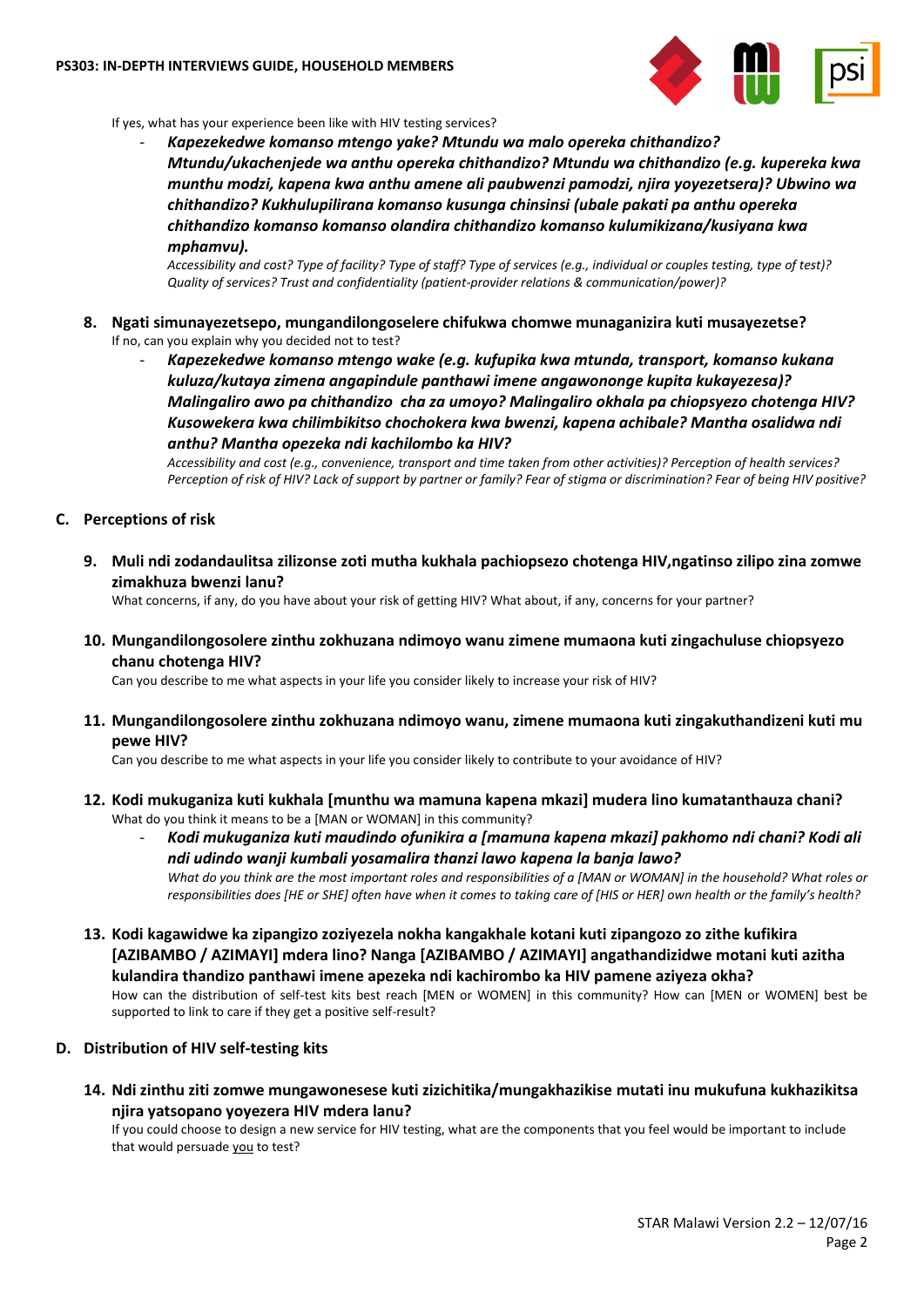

- *Malo okayezetsera ndi mtengo woyezetsera? Mlingo wokuyang'anirani nthawi yoyezesa? Ntchito yama khasala/anthu opereka uphungu? Mtundu/njira yoziyezera? Uthenga womwe uziperekedwa? Nkhani yokhuzana ndi kusungirana chinsinsi?*

*Location and cost? Level of supervision? Role of counsellors? Type of testing? Information provided? Issues surrounding confidentiality?* 

**15. Pamene njira yoziyeza wekha yabwera m'dera lanu, mungakonde kupeza kachida koziyezera wekha kuchokera kwa ndani?**

**When self-testing becomes available in your community, how would you want to access the self-test kits?** 

- **Ndi ndani amene akuyenera kumagawa zipangizo zoziyezera wekha mu madera anu? (e.g. Ntchito/udindo, wamkazi/wamwamuna, zaka) Kutiko komanso nthayi yanji yimene anthu azipeza zipangizo zoziyezera wekha? (e.g. Kunyumba, M'dera, malo ogulitsira mankhwala; Matsiku ongwira ntchito, matsiku opuma) Pakuyenera kukhala kulumikizana ndi malo opereka chithandizo cha za umoyo ngati zipatala zazing'ono, malo oyesesa HIV a VCT, anthu oyendera ndi kugwira ntchito za chipatala mu Madera/a phungu/malo oyezetserako magazi ndi kulandila uphungu?** *Who should distribute self- test kits (e.g., occupation, sex, age)? Where and when should people be able to access self-test kits (e.g., home, community, pharmacy; weekdays, weekends)? What role/linkages should there be with health centres, VCT centres, HSAs, and counsellors?*

### **16. Ndichithndizo chanji chomwe mungafune kulandila musanaziyeze nokha?**

What type of information would you want to receive before self-testing?

**17. Mungakonde mutalandira mlingo wanji woyang'anilidwa pamene mukuziyeza nokha pofuna kuonetsetsa kuti mwaziyeza mundodomeko yoyenelera?** 

What level of supervision would you want to make sure that the test is conducted properly?

**18. Mungafune mutaloledwa kuti muwatengere abwenzi anu kachida kodziyezera okha HIV? Chifukwa chani mungafune kutero kapena kusatero?** 

Would you want to be allowed to take a self-testing kit for your partner? Why or why not?

- *Kodi ndi ubwino wanji kapena mavuto anji amene angabwere paubwenzi kamba kazimenezi? What potential problems or benefits could this introduce into the relationship?*

## **E. Characteristics of HIV self-testing kit**

**19. Kudziyeza wekha kutha kuchitika pogwiritsa ntchito malovu kapena magazi. Ndimagazi, mutha kugwilitsa ntchito ka chida kodzibaya pa chala kuti mutenge magazi ndikuziyeza wekha HIV. Mungakonde kugwiritsa ntchito njira iti; yamkamwa kapena yodzitenga magazi?**

Self-testing can be conducted using oral fluids or blood. With blood, you can use a finger prick test to collect your own small sample of blood and test yourself for HIV. What would you prefer for self-testing: an oral test or a blood-based test?

**-** *Kambilanani ubwino ndi kuyipa kwa njira iliyonse (mwachitsanzo. , ikani chidwi pa kuyenera kwake, kulondoloza kwake, kudzikhulupilira kuti mutha kudziyeza, kukhulupilira zotsatira ndi zina zotero.*

*Discuss the advantages and disadvantages of each option (e.g., focus on convenience, accuracy, confidence in ability to conduct test, confidence in results, etc.)*

**20. Kodi mukuganiza kuti pali kusiyana kwanji komwe kuli kofunikira pakati pa kuziyeza wekha, ndikupita kokayezesa?**

*What do you think are the most important differences between self-testing and HTC?*

**21. Kodi pali kusiyana kotani pakati pa kuyezetsa ku nyumba (wekha, kapena ndi aphungu oyezetsa) ndi kupita kukayezetsa ku malo oyezera?**

*What do you think are the most important differences between testing at home and testing at a facility?*

- **F. HIV self-testing and counseling** 
	- **22. Kodi mau oti 'uphungu' mumawamvetsa bwanji kumbali yoyezetsa HIV?**